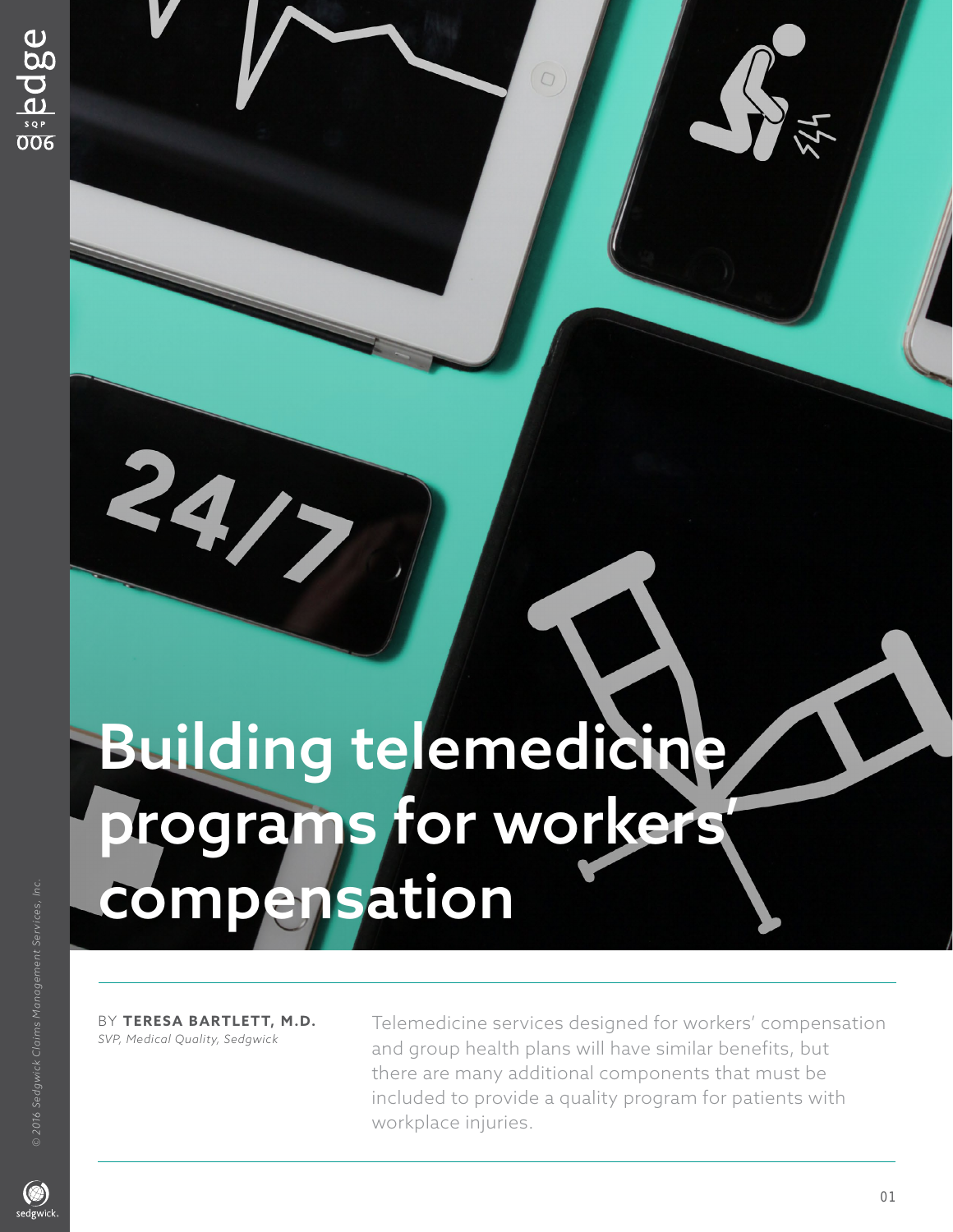Telemedicine services include clinical consultations with nurses via telephone and virtual physician visits using online video technology. Many workers' compensation claims administrators and managed care companies currently provide telehealth services including 24/7 nurse triage and prescription drug reviews. Telemedicine services for workers' compensation engage physicians for medical examinations. These services require physicians who have the knowledge and experience to deliver occupational injury care and meet applicable regulatory requirements. We have seen several failed starts in telemedicine for workers' compensation due to insufficient coordination and connectivity across technology platforms, providers and claims administrators. An important component is flexibility in the network composition and design, which includes all types of ancillary providers to enable opportunities to grow as the needs of the injured employees change.

Telemedicine offers advantages for patients and today's technology ensures doctors can obtain the information they need. For injured employees, the use of telemedicine eliminates the drive time and office wait time for themselves and others who may need to take them to appointments. With the technology and ancillary devices that are currently available, doctors can take blood pressure, complete an electrocardiogram and do various

## **Telemedicine offers** advantages for patients and today's technology ensures doctors can obtain the information they need.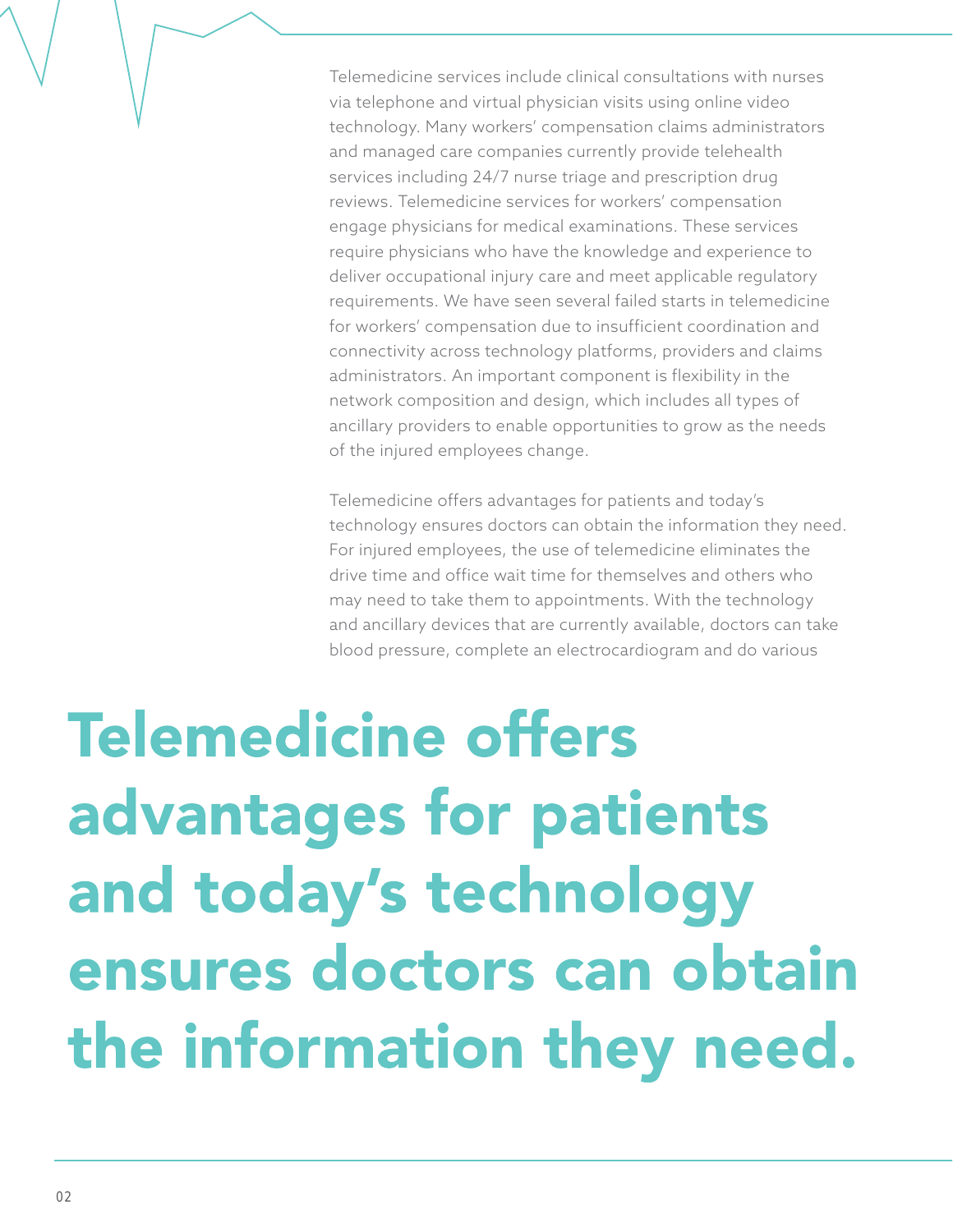other tests remotely. With the advent of electronic records, physicians often find themselves documenting symptoms and treatment information on their computers during office visits with patients, a task that would be exactly the same with the use of telemedicine.

## CONNECTED SERVICES HELP ENSURE QUALITY CARE

A successful telemedicine program for workers' compensation patients can connect everyone involved in the overall process – nurses, physicians, pharmacists, behavioral health specialists, physical therapists and all other clinicians. It is important to thoughtfully connect specific, crucial areas to deliver quality care. When they are all connected across shared systems, with common goals, it improves the employee experience and supports a smooth, efficient process for everyone assisting with the claim.

The industry lacks solutions that can deliver cost benefits to employers or quality care that equals onsite occupational medicine, with real-time support from pharmacists, nurses, behavioral health specialists and other clinicians. A successful program must also put the injured employee first. It is crucial to connect the entire treatment experience from the employee's perspective to ensure they are getting quality care and the best possible outcome.

## ESSENTIAL COMPONENTS OF A SUCCESSFUL TELEMEDICINE PROGRAM

There are several critical elements necessary to support good outcomes and quality care – and they apply to both online and office visits. A key part of the process is managing logistics to ensure shorter wait times, provider availability, etc. It is also important to use occupational medicine physicians with proven, quality outcomes, and connect with an experienced workers' compensation network to support billing efficiency and provider management. In addition, to assure patient and data privacy, managed care technology must be protected under the laws established by the Health Insurance Portability and Accountability Act.